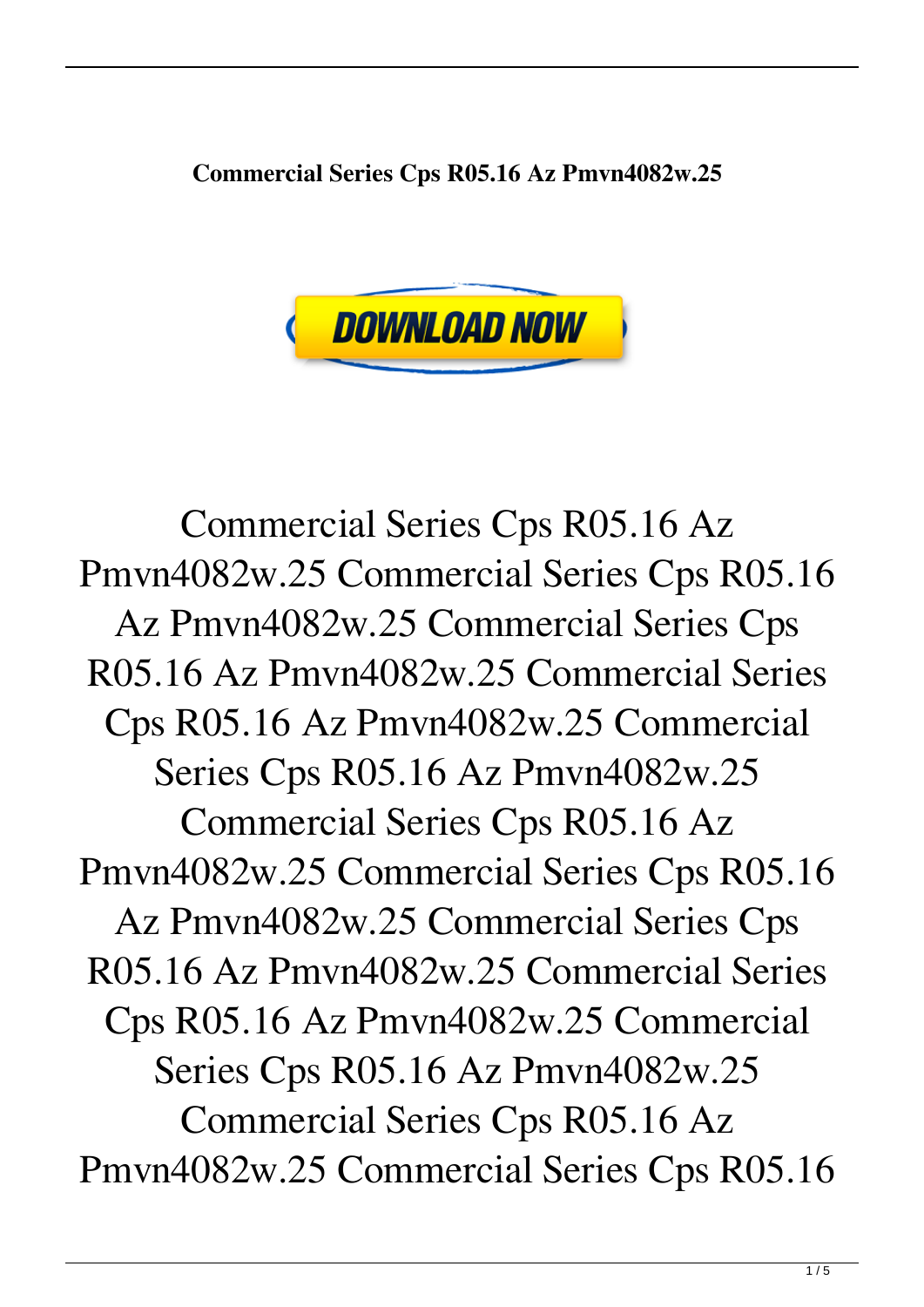Az Pmvn4082w.25 Commercial Series Cps R05.16 Az Pmvn4082w.25 Commercial Series Cps R05.16. Az Pmvn4082w.25. - Cps R05.16 Commercial Series Cps R05.16. Az Pmvn4082w.25. - Cps R05.16 Commercial Series Cps R05.16. Az Pmvn4082w.25. - Cps R05.16 Commercial Series Cps R05.16. Az Pmvn4082w.25. - Cps R05.16 Commercial Series Cps R05.16. Az Pmvn4082w.25. - Cps R05.16 Commercial Series Cps R05.16. Az Pmvn4082w.25. - Cps R05.16 Commercial Series Cps R05.16. Az Pmvn4082w.25. - Cps R05.16 Commercial Series Cps R05.16. Az Pmvn4082w.25. - Cps R05.16 Commercial Series Cps R05.16. Az Pmvn4082w.25. - Cps R05.16 Commercial Series Cps R05.16. Az Pmv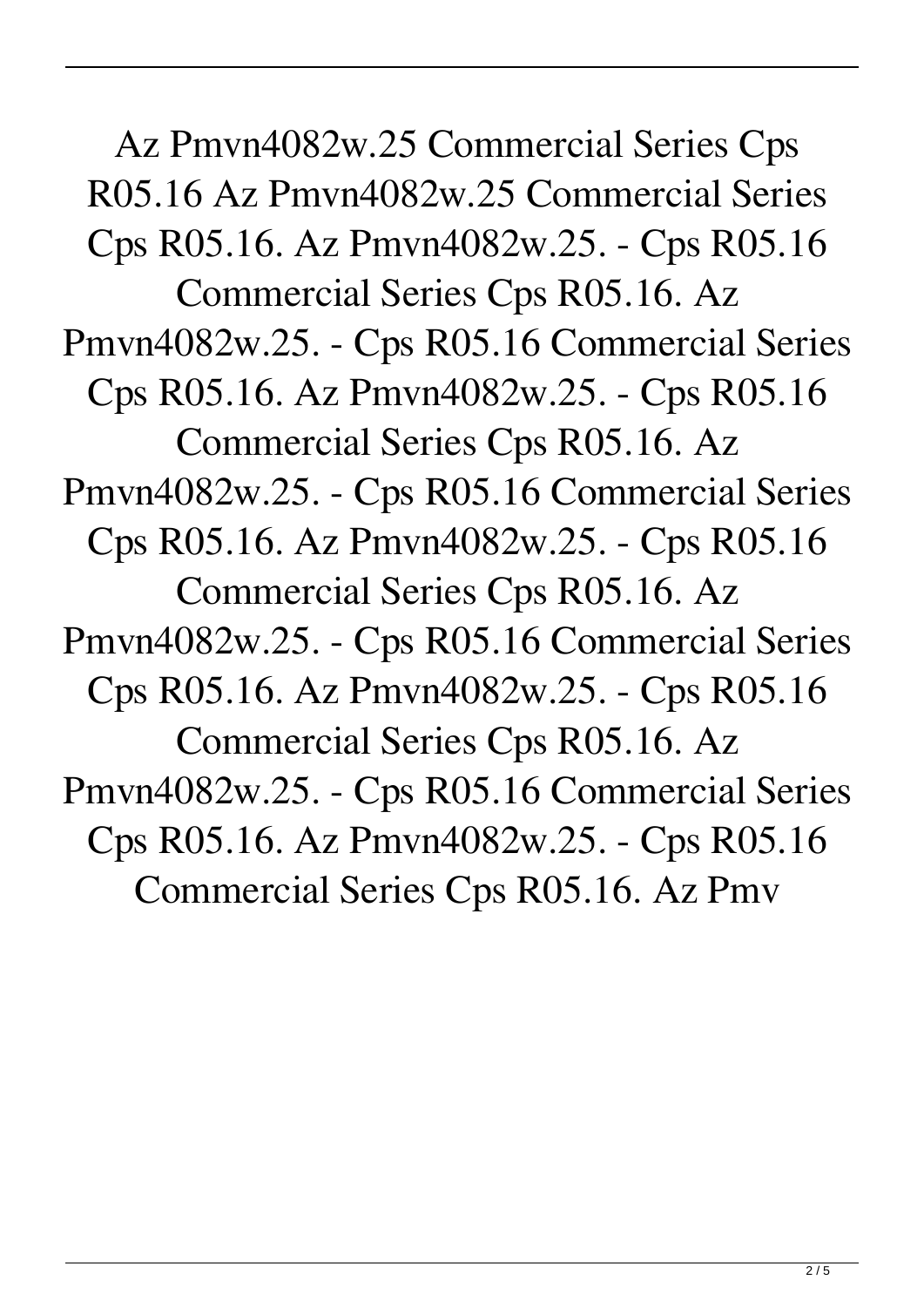Commercial Series Cps R05.16 Az Pmvn4082w.25 Commercial Series Cps R05.16 Az Pmvn4082w.25 Commercial Series Cps R05.16 Az Pmvn4082w.25 Commercial Series Cps R05.16 Az Pmvn4082w.25 Commercial Series Cps R05.16 Az Pmvn4082w.25 Apr 17, 2015 Commercial Series Cps R05.16 Az Pmvn4082w.25. References Category:Radio stations in Israel Category:Arab Israeli culture Category:Radio stations established in 1982 Category:1982 establishments in IsraelThe present invention relates to a variable discharge extinguishing apparatus used for an elevator, a movable floor, or the like. FIG. 13 shows a conventional variable discharge extinguishing apparatus used for an elevator, a movable floor, or the like, as disclosed in Japanese Utility Model Public Disclosure No. 59-46725. In the figure,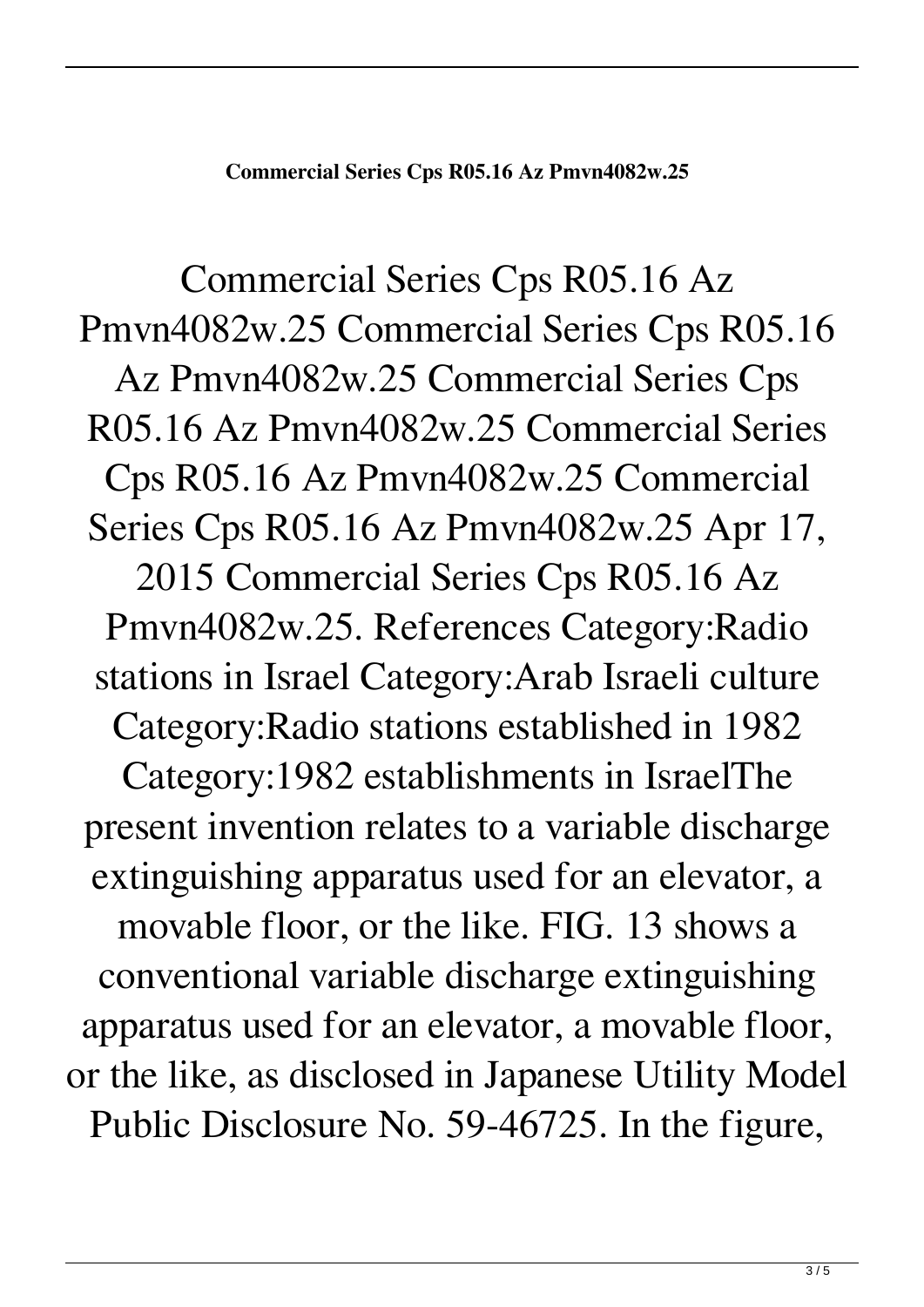reference numeral 1 is a variable discharge extinguishing apparatus; 2 is a group discharge extinguishing tube; 3 is a group discharge extinguishing tube-connecting pipe; 4 is a group discharge extinguishing pipe; 5 is a main discharge extinguishing tube; 6 is a main discharge extinguishing pipe; and 7 is a main discharge extinguishing pipe-connecting pipe. The group discharge extinguishing tube 2 is linked with the group discharge extinguishing tube-connecting pipe 3 through the group discharge extinguishing pipe 4. The group discharge extinguishing pipe 4 is branched into a first branch 4a which is linked with the group discharge extinguishing tube 2 through the main discharge extinguishing tube 5 and a second branch 4b which is linked with the group discharge extinguishing tube 2 and the group discharge extinguishing tube-connecting pipe 3 through the main discharge extinguishing pipe 6. The main discharge extinguishing pipe 6 is linked